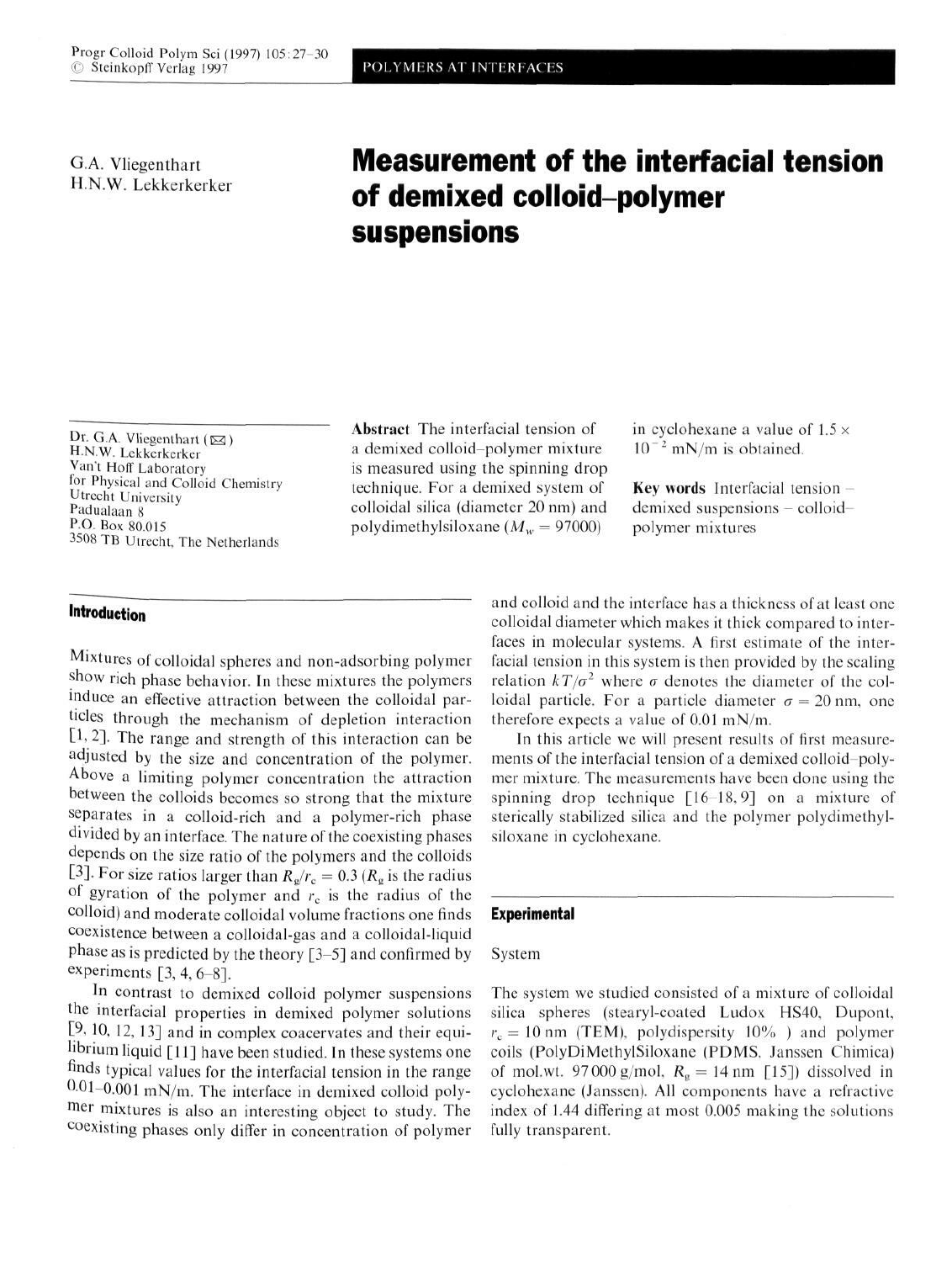#### Phase diagram

The phase diagram of this mixture is determined using the method of dilution lines. A series of mixtures was prepared with different compositions of colloid and polymer. These were then diluted or concentrated by adding or evaporating cyclohexane until the phase boundary was crossed. In Fig. 1 we present the phase diagram as determined by visual observation. The phase separation always resulted in two phases separated by a very sharp and flat interface on which surface waves could easily be excited by just tilting the tube. These are indications that the interfacial tension is low. The spinning drop experiments discussed below have been done in the mixture indicated by the black dot in Fig. 1.

To calculate the interfacial tension the density difference between the coexisting phases is needed. Because of a lack of material the density difference was not measured but estimated from the phase diagram. To make this estimate we have to make only one assumption, that is that all the colloid is in the dense phase and all the polymer is in the dilute phase. Knowing the overall composition, the density of silica (1.791 g/ml), the density of PDMS  $(0.774 \text{ g/ml})$ , the density of cyclohexane  $(0.994 \text{ g/ml})$  and that the volume of the uppcrphase is 1/15 of the total volume, we calculate  $\Delta \rho$  to be 300 mg/ml. The actual value might be somewhat smaller because some colloid will be in the upper phase and some of the polymer will be in the lower phase.

## Spinning drop

To measure the interfacial tension we used a home-built spinning drop tensiometer [14]. The spinning drop tube

Fig. 1 Phase diagram of the colloid-polymer mixture of size ratio  $R_e/r_c = 1.4$ . The black dot corresponds to the composition at which the spinning drop experiments were done



was made of Wilmad preciscion bore glass, internal diameter 3.96 mm, length 31.4 mm and was sealed with Teflon stops. The angular velocity was measured using an optical sensor. The droplet was observed through a microscope and its length and diameter were measured with a crosswire and a micrometer.

The samples were prepared by first filling the tube with the dense phase after which a small drop of the less-dense phase was added with a glass capillary. By rotating at high *a),* an elongated thread of the dilute phase was formed and centered on the rotational axis. By decreasing  $\omega$  this thread broke up into individual droplets. The angular velocities at which the measurements were done were in the range of  $50 < \omega < 250$  [rad/s]. After allowing the system to equilibrate for 1-2 h the length and diameter were measured. All the measurements were carried out at 25 C.

The volume of the dilute phase was found to be critical for the formation of droplets. When this volume was too big, all sorts of irregular axial symmetric droplet shapes developed. These shapes did not show any relaxation towards more symmetrical shapes. The evaporation of cyclohexane, limited the equilibration time to 1-2 h. The formation of air bubbles made further measurements then impossible. In spinning drop experiments this equilibration time is often  $6 - 8$  h.

## **Results and discussion**

The theory derived by Princen et al. [16] was used to calculate the interfacial tension. In this theory the shape of a droplet is calculated by balancing the Laplace pressure over the interface and the centrifugal pressure over the interface. The parameters needed to do the calculations are the length and diameter of the droplet (measured),  $\omega$  (measured) and the density difference between the coexisting phases (estimated, see experimental).

Two photographs of droplets formed in the spinning drop tube are shown in Fig. 2.

In Fig. 3 we present the values of  $\gamma/\Delta\rho$  at different angular velocities. There seems to be a trend that *y/Ap* decreases as  $\omega$  increases. This can be a consequence of the fact that not enough points have been measured at high  $\omega$  to gain good statistics.

Averaging the values from Fig. 3 we find  $\gamma/\Delta \rho =$  $5 \times 10^{-8}$  [m<sup>3</sup>/s<sup>2</sup>]. The value of  $\gamma$  we then calculate is  $\gamma = 0.015$  mN/m. The experimental value of  $\gamma$  and the value from the simple scaling argument given in the Introduction are in good agreement.

Recently, Vrij [20] has adapted the statistical mechanical perturbation theory of Kalikmanov and Hofmans for planar liquid-vapor interfaces [19] to calculate the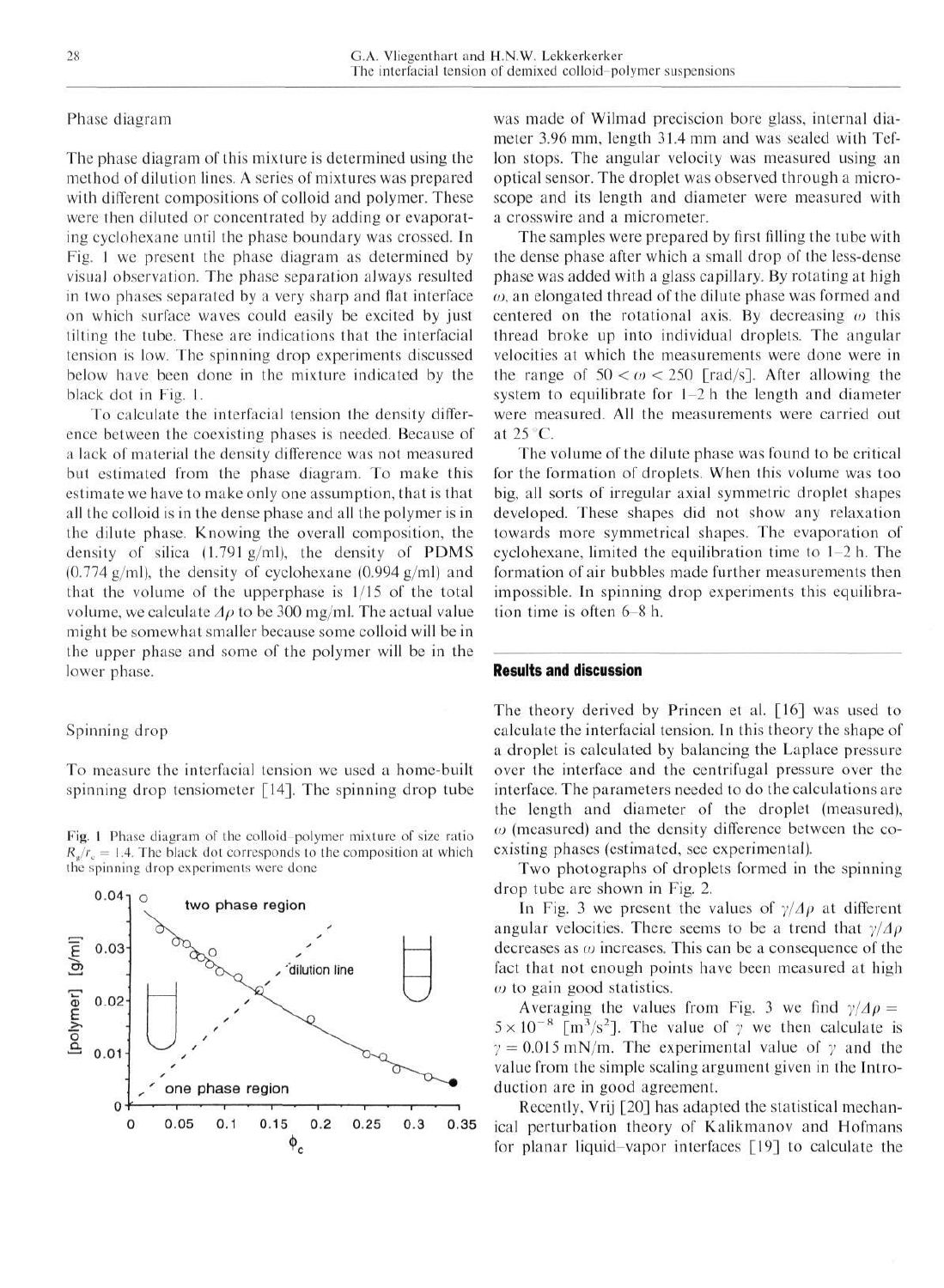Fig. 2 Two droplets formed in the spinning drop tube. A The length of this droplet was about 1.9mm and the angular velocity was 152 rad/s; B The length of this droplet was 1.4 mm, the angular velocity was 248 rad/s. The contrast between in and outside of the droplet is low because of the matching of the refractive index





Fig. 3  $\gamma/\Delta\rho$  as a function of  $\omega$ . Points having the same symbol correspond to droplets measured at different rotational speeds. The point indicated by the open triangle at  $\omega = 250$  [rad/s] corresponds to the droplet from Fig. 2a, the one indicated by an open triangle at  $w = 150$  [rad/s] corresponds to the droplet in Fig. 2b

# interfacial tension in demixed colloid polymer suspensions. For the case that  $R_g/r_c = 1$ ,  $\phi_c = 0.325$  and a polymer volume fraction  $(N/V)^{\frac{4}{3}} \pi R_{\rm g}^3 = 0.55$  Vrij [20] finds a value of 0.005 mN/m.

At this moment there is no theory for the interfacial free energy and the concentration profile for demixed colloid polymer mixtures. Like in the case of the phase diagram [5, 21] the non-additive hard sphere of Widom and Rowlinson [22-24] may provide a good starting point for such a theory.

Further investigations, both theoretical and experimental, are required to improve the understanding of the interfacial properties of demixed colloid polymer mixtures.

Acknowledgment The authors are grateful to C.J. Rietveld, I.C.J. Dur, B.W.M. Kuipers and J. Suurmond for their technical support.

# **References**

- 1. Asakura S, Oosawa F (1954) J Chem Phys 22:1255-1256
- 2 <sup>v</sup>rij A (1976) Pure & Appl Chem 48:471 483
- 3. Gast AP, Hall CK, Russel WB (1983) J Colloid Interface Sei 96:251 267 4. Vincent BJ, Edwards J, Emmet S, Croot
- R (1988) Colloid Surf 31:267 294
- 5. Lekkerkerker HNW, Poon WCK, Pusey PN, Stroobants A, Warren P (1992) Europhys Lett 20:559 564
- 6. de Hek H, Vrij A (1981) J Coll Int Sci 84:409 422